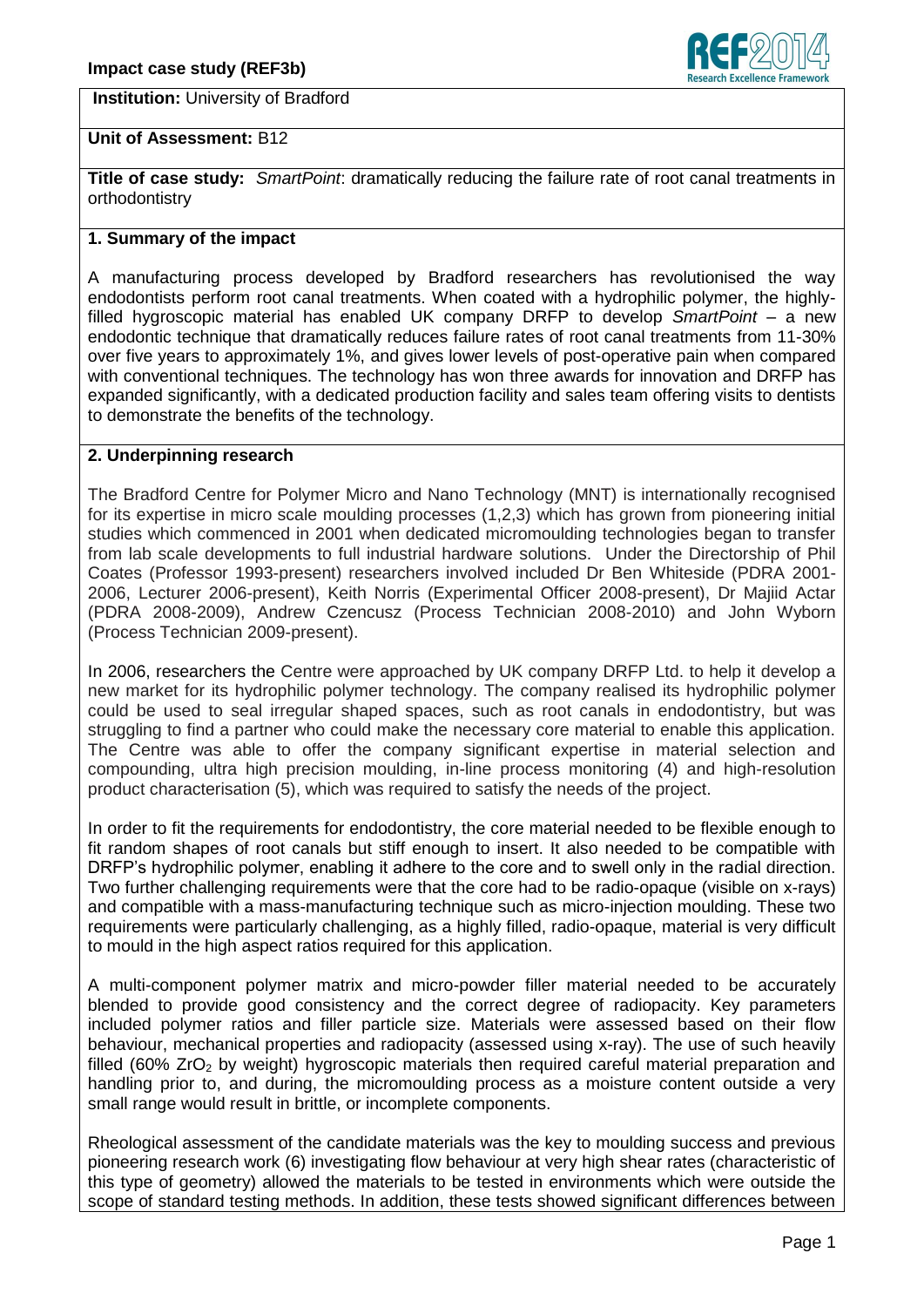

the anticipated and actual flow behaviour, which were used to modify the production process in order to achieve a high quality product.

To achieve the required feature sizes and tolerances, specialized manufacturing techniques were needed to produce the cavity forms for the micromoulding process. Microsystems UK (www.microsystems.uk.com) were selected from the extensive network of companies known to Polymer MNT as the provider of the mould cavities. Off-line surface characterisation techniques were used to verify cavity forms prior to the moulding process.

The product form required the accurate high-pressure and high-speed injection rates offered by one of the Microsystem 50 micromoulding machines available at the Centre which was specifically designed for moulding abrasive materials such as the  $ZrO<sub>2</sub>$  composite used in this research. Stateof-the-art data acquisition techniques combined with the expertise of the staff within the Centre developed during previous research activities ensured that the optimised process window could be identified and the high aspect ratio cavity was completely filled in a repeatable manner, a feat which previously had been impossible during trials at leading commercial injection moulders.

Once the products had been verified in use over a range of clinical trials, the University worked to develop a production process capable of meeting the required demand for products which involved the design and manufacture of a completely new tooling solution capable of making parts in a fully automated system within an ISO Class 7 clean room environment. With the new system, production rates are typically 3000 components per 6-hour shift.

#### **3. References to the research**

- 1. Whiteside BR, Martyn MT, Coates PD, Greenway G, Allen P, Hornsby P. (2003) Micromoulding: process characteristics and product properties. *Plastics, Rubber and Composites* 32(6): 231-239.
- 2. Whiteside BR, Martyn MT, Coates PD, Greenway G, Allan PS, Hornsby PR. (2004) Micromoulding: process measurements, product morphology and properties. *Plastics, Rubber and Composites: Macromolecular Engineering* 33(1): 11-17.
- 3. Whiteside BR, Martyn MT, Coates PD. (2006) Introduction to Micromoulding, in Greener J and Wimberger-Friedl R (eds) *Precision Injection Moulding*. Munich:Carl Hanser Verlag: 239-264.
- 4. Whiteside BR, Martyn MT, Coates PD. (2005) In-process monitoring of micromouldingassessment of process variation. *International Polymer Processing* 20(2): 162-169.
- 5. Whiteside BR, Spares R, Coates PD. (2006) In-process 3D assessment of micromoulding features, in Gorecki C, Asundi AK, Osten W. (eds.) *Proceedings of SPIE 6188*, *Optical Microand Nanometrology in Microsystems Technology*. Strasburg, France:SPIE.
- 6. Kelly AL, Gough T, Whiteside BR, Coates PD. (2009) High shear strain rate rheometry of polymer melts. *Journal of Applied Polymer Science* 114(2): 864-873.
- (2), (5), and (6) are the three references best indicating the quality of the work.

The quality of the research is evidenced by the following peer-reviewed and competitive awards: EPSRC, 2001-2003, *Micromoulding* £229,000, PI Coates. Yorkshire Forward/ERDF, 2005-2008, *Nanofactory,* £872,000, Contract No. 901117; PI Coates. DTI, 2006-2009, £753,000, Project No.CHBS/007/00050C, PI Coates. FP7, 2008-2012, COTECH, £330,000, PI Coates. ERDF, 2009-2013, *Nanofactory,* £1,124,000 Contact No. 903771. PI Whiteside.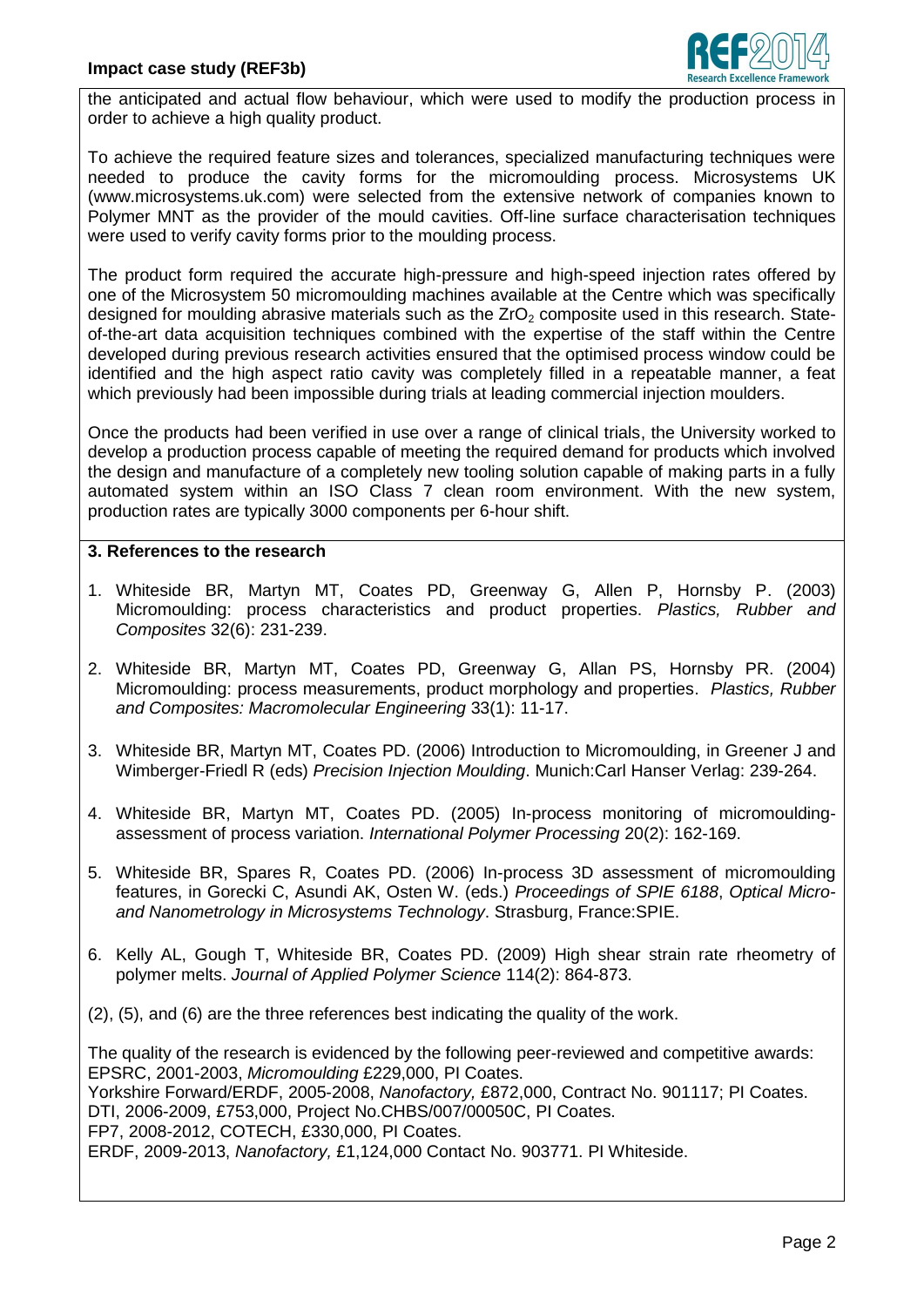

### **4. Details of the impact**

The filled polymeric material manufacturing process developed at Bradford has enabled the introduction of a product that has revolutionised the way root canal treatments are performed (a). The manufacturing techniques pioneered at Bradford are today used to manufacture more than 150,000 points annually using the moulding facilities at the University and the production facility in Sheffield. These are used by orthodontists in the UK and the Netherlands and have received excellent feedback (see testimonials on DRFP's website) (b). The technology has also gained FDA approval in the US. This collaborative research work enabled DRFP to launch its product in 2007 and the company has since grown from three people in 2006 to 12 employees in 2013 based at a dedicated manufacturing facility in Sheffield where the points are coated, packaged and shipped to distributers in the UK, Holland and the USA (c).

There are several reasons why this product has proved so popular: it is much simpler to use than conventional techniques; gives quick, long-lasting results; and gives a better outcome for the patients. In 2007 a three-year clinical trial with annual check-ups for patients was started using *SmartPoint*. Informal feedback based on cases that have been monitored for in excess of three years has indicated the clinical results are good with good healing and no complications (c). A user panel of approximately 20 dentists has been set up to provide feedback on DRFP products. To date, there have been over 1,200 cases documented with 14 failures (retreatment required). This failure rate of approximately 1% compares favourably with typical retreatment/failure rates taken from the literature of 11-30% for endodontic procedures over a 5 year period. The wide variation in the figures can be attributed to the broad range of studies which consider a variety of problems to be treated and conditions of the tooth. Informal feedback from various sources (customers, user panel members, and the clinical trial) (d,e) indicates that patients report low levels of post-operative pain, which was attributed to a less "aggressive" procedure and the good healing attributes of the product. No force is required to compact the obturation point into the prepared canal, which can cause stress inside the tooth. Research studies completed by dentists have also validated the functionality (f) and biocompatibility (g) of the *SmartPoint* solution. The product now has a history of use over five years with proven benefits as demonstrated in leading dentistry journals, and this product is now in increasing demand in a highly risk-averse marketplace.

There has been an increasing demand for the product from the dental community in mainland Europe and UK and the product range has expanded since *SmartPoint* first hit the market in 2008. The products have been refined in this period and now include a radio-opaque coating in addition to the core as a response to the requests of practitioners. The technology has also won numerous awards (h,i,j).

The collaborative work is now concentrating on process scale-up due to recent FDA approval opening up the North American marketplace. Critical to this goal will be a significant increase in core output utilizing multi-cavity tooling with improved process repeatability and better product quality with tighter tolerances. The company continues to work with the University to develop new solutions to the scale up requirement including automated inspection and handling systems to increase quality and throughput.

In addition, company employees are working in the University to manage their own manufacturing process, which is the final stage in the knowledge transfer process. They can configure, run and troubleshoot the manufacturing process with minimal support required and implement their own quality control procedures on site, which has seen significant improvement in product yield throughout the process chain. This allows Bradford University staff more time to spend developing new innovations to improve quality and reduce costs.

In addition, the methods and processes developed during this work have enabled the Centre for Polymer Micro and Nano Technology at the University to explore further applications of these technologies and build bespoke solutions for a range of other companies wishing to develop new micro-injection moulded products. This work has provided significant value as a key case study to showcase our ability to deliver research projects that are near-market and, since this project, we